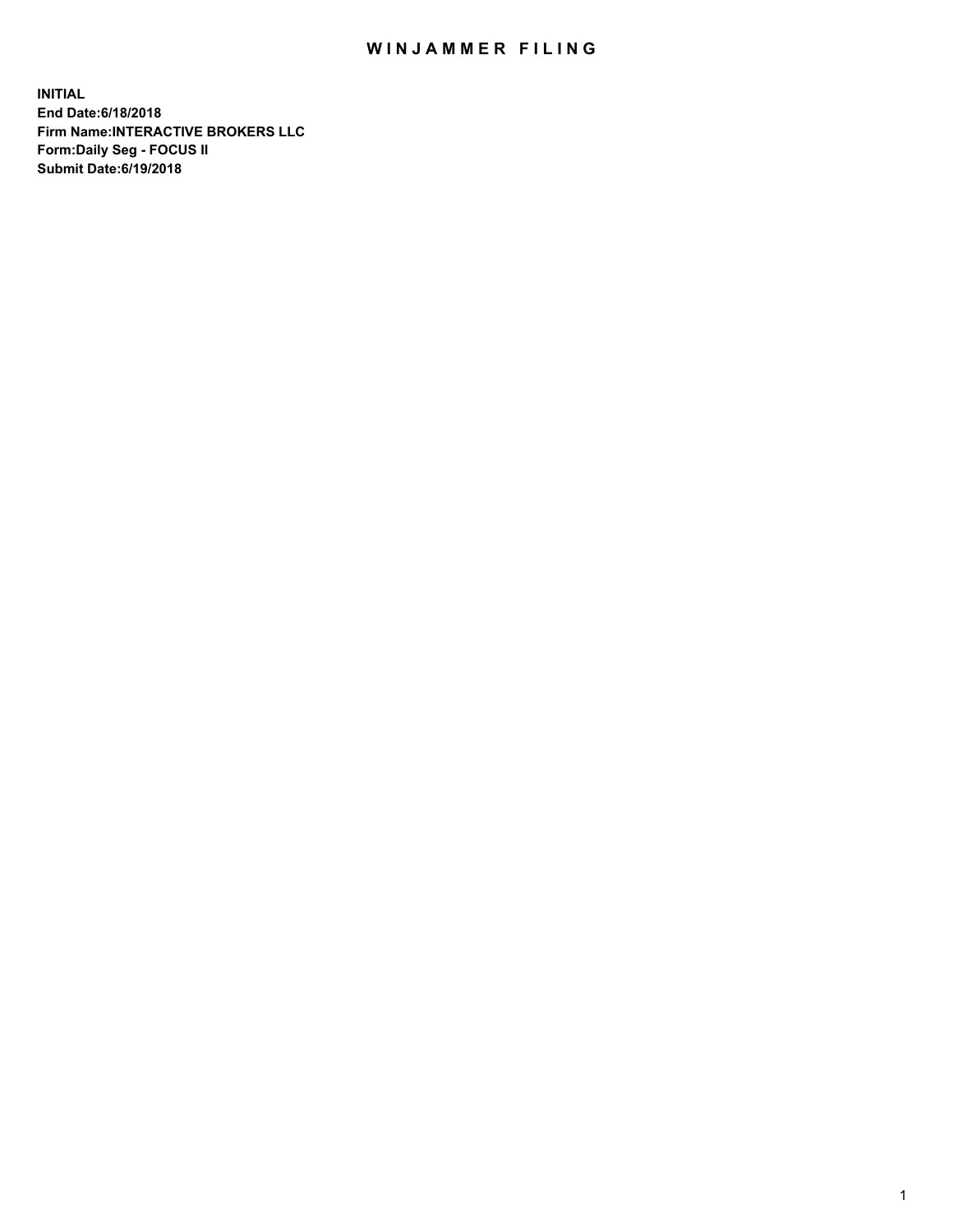**INITIAL End Date:6/18/2018 Firm Name:INTERACTIVE BROKERS LLC Form:Daily Seg - FOCUS II Submit Date:6/19/2018 Daily Segregation - Cover Page**

| Name of Company                                                                                                                                                                                                                                                                                                                | <b>INTERACTIVE BROKERS LLC</b>                                                                  |
|--------------------------------------------------------------------------------------------------------------------------------------------------------------------------------------------------------------------------------------------------------------------------------------------------------------------------------|-------------------------------------------------------------------------------------------------|
| <b>Contact Name</b>                                                                                                                                                                                                                                                                                                            | James Menicucci                                                                                 |
| <b>Contact Phone Number</b>                                                                                                                                                                                                                                                                                                    | 203-618-8085                                                                                    |
| <b>Contact Email Address</b>                                                                                                                                                                                                                                                                                                   | jmenicucci@interactivebrokers.c<br>om                                                           |
| FCM's Customer Segregated Funds Residual Interest Target (choose one):<br>a. Minimum dollar amount: ; or<br>b. Minimum percentage of customer segregated funds required:% ; or<br>c. Dollar amount range between: and; or<br>d. Percentage range of customer segregated funds required between:% and%.                         | $\overline{\mathbf{0}}$<br>$\overline{\mathbf{0}}$<br>155,000,000 245,000,000<br>0 <sub>0</sub> |
| FCM's Customer Secured Amount Funds Residual Interest Target (choose one):<br>a. Minimum dollar amount: ; or<br>b. Minimum percentage of customer secured funds required:% ; or<br>c. Dollar amount range between: and; or<br>d. Percentage range of customer secured funds required between:% and%.                           | $\overline{\mathbf{0}}$<br>0<br>80,000,000 120,000,000<br>0 <sub>0</sub>                        |
| FCM's Cleared Swaps Customer Collateral Residual Interest Target (choose one):<br>a. Minimum dollar amount: ; or<br>b. Minimum percentage of cleared swaps customer collateral required:% ; or<br>c. Dollar amount range between: and; or<br>d. Percentage range of cleared swaps customer collateral required between:% and%. | $\overline{\mathbf{0}}$<br><u>0</u><br>$\underline{0}$ $\underline{0}$<br>00                    |

Attach supporting documents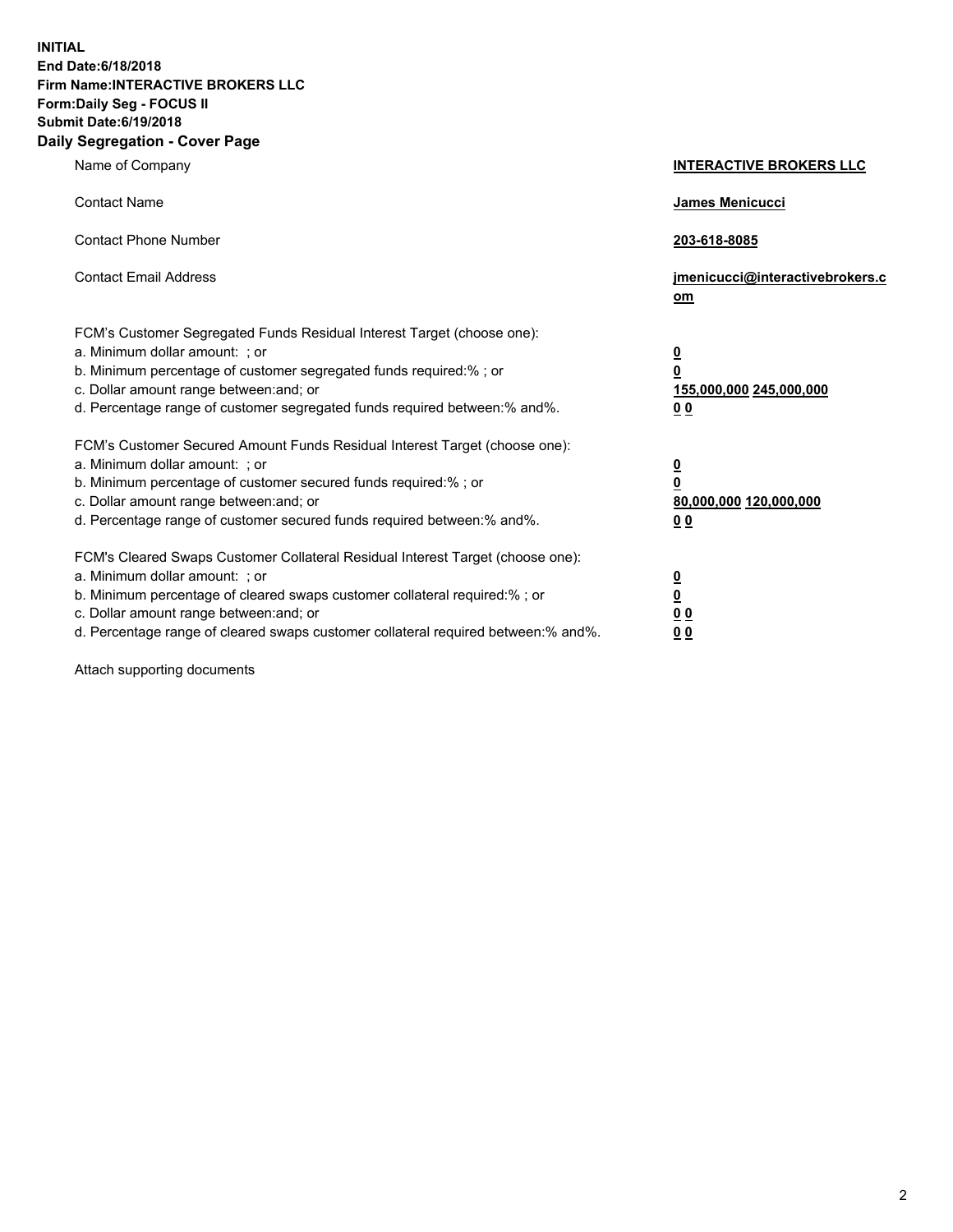## **INITIAL End Date:6/18/2018 Firm Name:INTERACTIVE BROKERS LLC Form:Daily Seg - FOCUS II Submit Date:6/19/2018 Daily Segregation - Secured Amounts**

| Foreign Futures and Foreign Options Secured Amounts                                 |                                                                                                                                                                                                                                                                                                                                                                                                                                                                                                                                                                                                                                                                                                                                                                                                                                                                                                                                                                                                                                                                                                                                                                                                                                                                                                                                                                                                                                                                                                                                                                                                                                                                                                                                                                                                                                            |
|-------------------------------------------------------------------------------------|--------------------------------------------------------------------------------------------------------------------------------------------------------------------------------------------------------------------------------------------------------------------------------------------------------------------------------------------------------------------------------------------------------------------------------------------------------------------------------------------------------------------------------------------------------------------------------------------------------------------------------------------------------------------------------------------------------------------------------------------------------------------------------------------------------------------------------------------------------------------------------------------------------------------------------------------------------------------------------------------------------------------------------------------------------------------------------------------------------------------------------------------------------------------------------------------------------------------------------------------------------------------------------------------------------------------------------------------------------------------------------------------------------------------------------------------------------------------------------------------------------------------------------------------------------------------------------------------------------------------------------------------------------------------------------------------------------------------------------------------------------------------------------------------------------------------------------------------|
| Amount required to be set aside pursuant to law, rule or regulation of a foreign    | $0$ [7305]                                                                                                                                                                                                                                                                                                                                                                                                                                                                                                                                                                                                                                                                                                                                                                                                                                                                                                                                                                                                                                                                                                                                                                                                                                                                                                                                                                                                                                                                                                                                                                                                                                                                                                                                                                                                                                 |
|                                                                                     |                                                                                                                                                                                                                                                                                                                                                                                                                                                                                                                                                                                                                                                                                                                                                                                                                                                                                                                                                                                                                                                                                                                                                                                                                                                                                                                                                                                                                                                                                                                                                                                                                                                                                                                                                                                                                                            |
|                                                                                     |                                                                                                                                                                                                                                                                                                                                                                                                                                                                                                                                                                                                                                                                                                                                                                                                                                                                                                                                                                                                                                                                                                                                                                                                                                                                                                                                                                                                                                                                                                                                                                                                                                                                                                                                                                                                                                            |
| A. Cash                                                                             | 446,655,821 [7315]                                                                                                                                                                                                                                                                                                                                                                                                                                                                                                                                                                                                                                                                                                                                                                                                                                                                                                                                                                                                                                                                                                                                                                                                                                                                                                                                                                                                                                                                                                                                                                                                                                                                                                                                                                                                                         |
|                                                                                     | $0$ [7317]                                                                                                                                                                                                                                                                                                                                                                                                                                                                                                                                                                                                                                                                                                                                                                                                                                                                                                                                                                                                                                                                                                                                                                                                                                                                                                                                                                                                                                                                                                                                                                                                                                                                                                                                                                                                                                 |
|                                                                                     | -7,839,146 [7325]                                                                                                                                                                                                                                                                                                                                                                                                                                                                                                                                                                                                                                                                                                                                                                                                                                                                                                                                                                                                                                                                                                                                                                                                                                                                                                                                                                                                                                                                                                                                                                                                                                                                                                                                                                                                                          |
|                                                                                     |                                                                                                                                                                                                                                                                                                                                                                                                                                                                                                                                                                                                                                                                                                                                                                                                                                                                                                                                                                                                                                                                                                                                                                                                                                                                                                                                                                                                                                                                                                                                                                                                                                                                                                                                                                                                                                            |
|                                                                                     | 278,253 [7335]                                                                                                                                                                                                                                                                                                                                                                                                                                                                                                                                                                                                                                                                                                                                                                                                                                                                                                                                                                                                                                                                                                                                                                                                                                                                                                                                                                                                                                                                                                                                                                                                                                                                                                                                                                                                                             |
|                                                                                     | -37,380 [7337]                                                                                                                                                                                                                                                                                                                                                                                                                                                                                                                                                                                                                                                                                                                                                                                                                                                                                                                                                                                                                                                                                                                                                                                                                                                                                                                                                                                                                                                                                                                                                                                                                                                                                                                                                                                                                             |
|                                                                                     | 439,057,548 [7345]                                                                                                                                                                                                                                                                                                                                                                                                                                                                                                                                                                                                                                                                                                                                                                                                                                                                                                                                                                                                                                                                                                                                                                                                                                                                                                                                                                                                                                                                                                                                                                                                                                                                                                                                                                                                                         |
|                                                                                     | 4,855 [7351]                                                                                                                                                                                                                                                                                                                                                                                                                                                                                                                                                                                                                                                                                                                                                                                                                                                                                                                                                                                                                                                                                                                                                                                                                                                                                                                                                                                                                                                                                                                                                                                                                                                                                                                                                                                                                               |
|                                                                                     | 0 [7352] 4,855 [7354]                                                                                                                                                                                                                                                                                                                                                                                                                                                                                                                                                                                                                                                                                                                                                                                                                                                                                                                                                                                                                                                                                                                                                                                                                                                                                                                                                                                                                                                                                                                                                                                                                                                                                                                                                                                                                      |
|                                                                                     | 439,062,403 [7355]                                                                                                                                                                                                                                                                                                                                                                                                                                                                                                                                                                                                                                                                                                                                                                                                                                                                                                                                                                                                                                                                                                                                                                                                                                                                                                                                                                                                                                                                                                                                                                                                                                                                                                                                                                                                                         |
|                                                                                     |                                                                                                                                                                                                                                                                                                                                                                                                                                                                                                                                                                                                                                                                                                                                                                                                                                                                                                                                                                                                                                                                                                                                                                                                                                                                                                                                                                                                                                                                                                                                                                                                                                                                                                                                                                                                                                            |
|                                                                                     | 439,062,403 [7360]                                                                                                                                                                                                                                                                                                                                                                                                                                                                                                                                                                                                                                                                                                                                                                                                                                                                                                                                                                                                                                                                                                                                                                                                                                                                                                                                                                                                                                                                                                                                                                                                                                                                                                                                                                                                                         |
|                                                                                     |                                                                                                                                                                                                                                                                                                                                                                                                                                                                                                                                                                                                                                                                                                                                                                                                                                                                                                                                                                                                                                                                                                                                                                                                                                                                                                                                                                                                                                                                                                                                                                                                                                                                                                                                                                                                                                            |
|                                                                                     |                                                                                                                                                                                                                                                                                                                                                                                                                                                                                                                                                                                                                                                                                                                                                                                                                                                                                                                                                                                                                                                                                                                                                                                                                                                                                                                                                                                                                                                                                                                                                                                                                                                                                                                                                                                                                                            |
|                                                                                     |                                                                                                                                                                                                                                                                                                                                                                                                                                                                                                                                                                                                                                                                                                                                                                                                                                                                                                                                                                                                                                                                                                                                                                                                                                                                                                                                                                                                                                                                                                                                                                                                                                                                                                                                                                                                                                            |
|                                                                                     | 92,412,039 [7500]                                                                                                                                                                                                                                                                                                                                                                                                                                                                                                                                                                                                                                                                                                                                                                                                                                                                                                                                                                                                                                                                                                                                                                                                                                                                                                                                                                                                                                                                                                                                                                                                                                                                                                                                                                                                                          |
|                                                                                     | 0 [7520] 92,412,039 [7530]                                                                                                                                                                                                                                                                                                                                                                                                                                                                                                                                                                                                                                                                                                                                                                                                                                                                                                                                                                                                                                                                                                                                                                                                                                                                                                                                                                                                                                                                                                                                                                                                                                                                                                                                                                                                                 |
|                                                                                     | 371,619,378 [7540]                                                                                                                                                                                                                                                                                                                                                                                                                                                                                                                                                                                                                                                                                                                                                                                                                                                                                                                                                                                                                                                                                                                                                                                                                                                                                                                                                                                                                                                                                                                                                                                                                                                                                                                                                                                                                         |
|                                                                                     | 0 [7560] 371,619,378 [7570]                                                                                                                                                                                                                                                                                                                                                                                                                                                                                                                                                                                                                                                                                                                                                                                                                                                                                                                                                                                                                                                                                                                                                                                                                                                                                                                                                                                                                                                                                                                                                                                                                                                                                                                                                                                                                |
|                                                                                     |                                                                                                                                                                                                                                                                                                                                                                                                                                                                                                                                                                                                                                                                                                                                                                                                                                                                                                                                                                                                                                                                                                                                                                                                                                                                                                                                                                                                                                                                                                                                                                                                                                                                                                                                                                                                                                            |
|                                                                                     | $0$ [7580]                                                                                                                                                                                                                                                                                                                                                                                                                                                                                                                                                                                                                                                                                                                                                                                                                                                                                                                                                                                                                                                                                                                                                                                                                                                                                                                                                                                                                                                                                                                                                                                                                                                                                                                                                                                                                                 |
|                                                                                     | $0$ [7590]                                                                                                                                                                                                                                                                                                                                                                                                                                                                                                                                                                                                                                                                                                                                                                                                                                                                                                                                                                                                                                                                                                                                                                                                                                                                                                                                                                                                                                                                                                                                                                                                                                                                                                                                                                                                                                 |
|                                                                                     | $0$ [7600]                                                                                                                                                                                                                                                                                                                                                                                                                                                                                                                                                                                                                                                                                                                                                                                                                                                                                                                                                                                                                                                                                                                                                                                                                                                                                                                                                                                                                                                                                                                                                                                                                                                                                                                                                                                                                                 |
|                                                                                     | $0$ [7610]                                                                                                                                                                                                                                                                                                                                                                                                                                                                                                                                                                                                                                                                                                                                                                                                                                                                                                                                                                                                                                                                                                                                                                                                                                                                                                                                                                                                                                                                                                                                                                                                                                                                                                                                                                                                                                 |
|                                                                                     | 0 [7615] 0 [7620]                                                                                                                                                                                                                                                                                                                                                                                                                                                                                                                                                                                                                                                                                                                                                                                                                                                                                                                                                                                                                                                                                                                                                                                                                                                                                                                                                                                                                                                                                                                                                                                                                                                                                                                                                                                                                          |
|                                                                                     |                                                                                                                                                                                                                                                                                                                                                                                                                                                                                                                                                                                                                                                                                                                                                                                                                                                                                                                                                                                                                                                                                                                                                                                                                                                                                                                                                                                                                                                                                                                                                                                                                                                                                                                                                                                                                                            |
| A. Cash                                                                             | $0$ [7640]                                                                                                                                                                                                                                                                                                                                                                                                                                                                                                                                                                                                                                                                                                                                                                                                                                                                                                                                                                                                                                                                                                                                                                                                                                                                                                                                                                                                                                                                                                                                                                                                                                                                                                                                                                                                                                 |
| <b>B.</b> Securities                                                                | $0$ [7650]                                                                                                                                                                                                                                                                                                                                                                                                                                                                                                                                                                                                                                                                                                                                                                                                                                                                                                                                                                                                                                                                                                                                                                                                                                                                                                                                                                                                                                                                                                                                                                                                                                                                                                                                                                                                                                 |
|                                                                                     | $0$ [7660]                                                                                                                                                                                                                                                                                                                                                                                                                                                                                                                                                                                                                                                                                                                                                                                                                                                                                                                                                                                                                                                                                                                                                                                                                                                                                                                                                                                                                                                                                                                                                                                                                                                                                                                                                                                                                                 |
| D. Value of long option contracts                                                   | $0$ [7670]                                                                                                                                                                                                                                                                                                                                                                                                                                                                                                                                                                                                                                                                                                                                                                                                                                                                                                                                                                                                                                                                                                                                                                                                                                                                                                                                                                                                                                                                                                                                                                                                                                                                                                                                                                                                                                 |
| E. Value of short option contracts                                                  | 0 [7675] 0 [7680]                                                                                                                                                                                                                                                                                                                                                                                                                                                                                                                                                                                                                                                                                                                                                                                                                                                                                                                                                                                                                                                                                                                                                                                                                                                                                                                                                                                                                                                                                                                                                                                                                                                                                                                                                                                                                          |
| Amounts held by members of foreign boards of trade                                  |                                                                                                                                                                                                                                                                                                                                                                                                                                                                                                                                                                                                                                                                                                                                                                                                                                                                                                                                                                                                                                                                                                                                                                                                                                                                                                                                                                                                                                                                                                                                                                                                                                                                                                                                                                                                                                            |
| A. Cash                                                                             | 103,112,105 [7700]                                                                                                                                                                                                                                                                                                                                                                                                                                                                                                                                                                                                                                                                                                                                                                                                                                                                                                                                                                                                                                                                                                                                                                                                                                                                                                                                                                                                                                                                                                                                                                                                                                                                                                                                                                                                                         |
| <b>B.</b> Securities                                                                | $0$ [7710]                                                                                                                                                                                                                                                                                                                                                                                                                                                                                                                                                                                                                                                                                                                                                                                                                                                                                                                                                                                                                                                                                                                                                                                                                                                                                                                                                                                                                                                                                                                                                                                                                                                                                                                                                                                                                                 |
| C. Unrealized gain (loss) on open futures contracts                                 | -8,893,284 [7720]                                                                                                                                                                                                                                                                                                                                                                                                                                                                                                                                                                                                                                                                                                                                                                                                                                                                                                                                                                                                                                                                                                                                                                                                                                                                                                                                                                                                                                                                                                                                                                                                                                                                                                                                                                                                                          |
| D. Value of long option contracts                                                   | 278,253 [7730]                                                                                                                                                                                                                                                                                                                                                                                                                                                                                                                                                                                                                                                                                                                                                                                                                                                                                                                                                                                                                                                                                                                                                                                                                                                                                                                                                                                                                                                                                                                                                                                                                                                                                                                                                                                                                             |
| E. Value of short option contracts                                                  | <u>-37,380</u> [7735] <u>94,459,694</u> [7740]                                                                                                                                                                                                                                                                                                                                                                                                                                                                                                                                                                                                                                                                                                                                                                                                                                                                                                                                                                                                                                                                                                                                                                                                                                                                                                                                                                                                                                                                                                                                                                                                                                                                                                                                                                                             |
| Amounts with other depositories designated by a foreign board of trade              | 0 [7760]                                                                                                                                                                                                                                                                                                                                                                                                                                                                                                                                                                                                                                                                                                                                                                                                                                                                                                                                                                                                                                                                                                                                                                                                                                                                                                                                                                                                                                                                                                                                                                                                                                                                                                                                                                                                                                   |
| Segregated funds on hand                                                            | $0$ [7765]                                                                                                                                                                                                                                                                                                                                                                                                                                                                                                                                                                                                                                                                                                                                                                                                                                                                                                                                                                                                                                                                                                                                                                                                                                                                                                                                                                                                                                                                                                                                                                                                                                                                                                                                                                                                                                 |
| Total funds in separate section 30.7 accounts                                       | 558,491,111 [7770]                                                                                                                                                                                                                                                                                                                                                                                                                                                                                                                                                                                                                                                                                                                                                                                                                                                                                                                                                                                                                                                                                                                                                                                                                                                                                                                                                                                                                                                                                                                                                                                                                                                                                                                                                                                                                         |
| Excess (deficiency) Set Aside for Secured Amount (subtract line 7 Secured Statement | 119,428,708 [7380]                                                                                                                                                                                                                                                                                                                                                                                                                                                                                                                                                                                                                                                                                                                                                                                                                                                                                                                                                                                                                                                                                                                                                                                                                                                                                                                                                                                                                                                                                                                                                                                                                                                                                                                                                                                                                         |
|                                                                                     |                                                                                                                                                                                                                                                                                                                                                                                                                                                                                                                                                                                                                                                                                                                                                                                                                                                                                                                                                                                                                                                                                                                                                                                                                                                                                                                                                                                                                                                                                                                                                                                                                                                                                                                                                                                                                                            |
|                                                                                     | 80,000,000 [7780]                                                                                                                                                                                                                                                                                                                                                                                                                                                                                                                                                                                                                                                                                                                                                                                                                                                                                                                                                                                                                                                                                                                                                                                                                                                                                                                                                                                                                                                                                                                                                                                                                                                                                                                                                                                                                          |
|                                                                                     | 39,428,708 [7785]                                                                                                                                                                                                                                                                                                                                                                                                                                                                                                                                                                                                                                                                                                                                                                                                                                                                                                                                                                                                                                                                                                                                                                                                                                                                                                                                                                                                                                                                                                                                                                                                                                                                                                                                                                                                                          |
|                                                                                     | Dany Segregation - Secured Announts<br>government or a rule of a self-regulatory organization authorized thereunder<br>Net ledger balance - Foreign Futures and Foreign Option Trading - All Customers<br>B. Securities (at market)<br>Net unrealized profit (loss) in open futures contracts traded on a foreign board of trade<br>Exchange traded options<br>a. Market value of open option contracts purchased on a foreign board of trade<br>b. Market value of open contracts granted (sold) on a foreign board of trade<br>Net equity (deficit) (add lines 1. 2. and 3.)<br>Account liquidating to a deficit and account with a debit balances - gross amount<br>Less: amount offset by customer owned securities<br>Amount required to be set aside as the secured amount - Net Liquidating Equity<br>Method (add lines 4 and 5)<br>Greater of amount required to be set aside pursuant to foreign jurisdiction (above) or line<br>6.<br>FUNDS DEPOSITED IN SEPARATE REGULATION 30.7 ACCOUNTS<br>Cash in banks<br>A. Banks located in the United States<br>B. Other banks qualified under Regulation 30.7<br><b>Securities</b><br>A. In safekeeping with banks located in the United States<br>B. In safekeeping with other banks qualified under Regulation 30.7<br>Equities with registered futures commission merchants<br>A. Cash<br><b>B.</b> Securities<br>C. Unrealized gain (loss) on open futures contracts<br>D. Value of long option contracts<br>E. Value of short option contracts<br>Amounts held by clearing organizations of foreign boards of trade<br>C. Amount due to (from) clearing organization - daily variation<br>Page 1 from Line 8)<br>Management Target Amount for Excess funds in separate section 30.7 accounts<br>Excess (deficiency) funds in separate 30.7 accounts over (under) Management Target |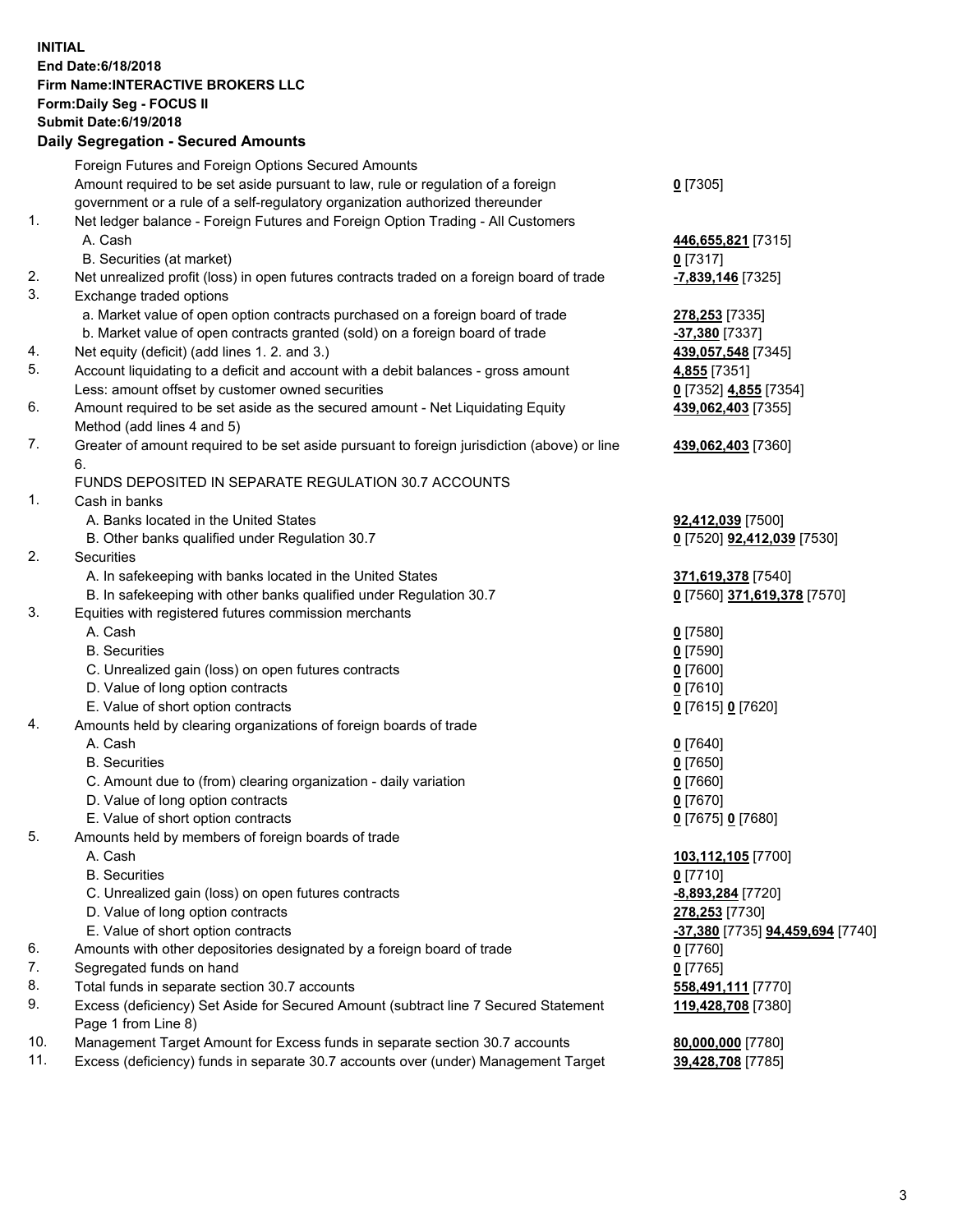**INITIAL End Date:6/18/2018 Firm Name:INTERACTIVE BROKERS LLC Form:Daily Seg - FOCUS II Submit Date:6/19/2018 Daily Segregation - Segregation Statement** SEGREGATION REQUIREMENTS(Section 4d(2) of the CEAct) 1. Net ledger balance A. Cash **4,020,313,488** [7010] B. Securities (at market) **0** [7020] 2. Net unrealized profit (loss) in open futures contracts traded on a contract market **18,247,868** [7030] 3. Exchange traded options A. Add market value of open option contracts purchased on a contract market **210,349,272** [7032] B. Deduct market value of open option contracts granted (sold) on a contract market **-185,774,332** [7033] 4. Net equity (deficit) (add lines 1, 2 and 3) **4,063,136,296** [7040] 5. Accounts liquidating to a deficit and accounts with debit balances - gross amount **158,957** [7045] Less: amount offset by customer securities **0** [7047] **158,957** [7050] 6. Amount required to be segregated (add lines 4 and 5) **4,063,295,253** [7060] FUNDS IN SEGREGATED ACCOUNTS 7. Deposited in segregated funds bank accounts A. Cash **556,144,016** [7070] B. Securities representing investments of customers' funds (at market) **2,576,533,915** [7080] C. Securities held for particular customers or option customers in lieu of cash (at market) **0** [7090] 8. Margins on deposit with derivatives clearing organizations of contract markets A. Cash **23,419,361** [7100] B. Securities representing investments of customers' funds (at market) **1,110,954,425** [7110] C. Securities held for particular customers or option customers in lieu of cash (at market) **0** [7120] 9. Net settlement from (to) derivatives clearing organizations of contract markets **-7,440,868** [7130] 10. Exchange traded options A. Value of open long option contracts **210,327,262** [7132] B. Value of open short option contracts **-185,775,946** [7133] 11. Net equities with other FCMs A. Net liquidating equity **0** [7140] B. Securities representing investments of customers' funds (at market) **0** [7160] C. Securities held for particular customers or option customers in lieu of cash (at market) **0** [7170] 12. Segregated funds on hand **0** [7150] 13. Total amount in segregation (add lines 7 through 12) **4,284,162,165** [7180] 14. Excess (deficiency) funds in segregation (subtract line 6 from line 13) **220,866,912** [7190] 15. Management Target Amount for Excess funds in segregation **155,000,000** [7194] **65,866,912** [7198]

16. Excess (deficiency) funds in segregation over (under) Management Target Amount Excess